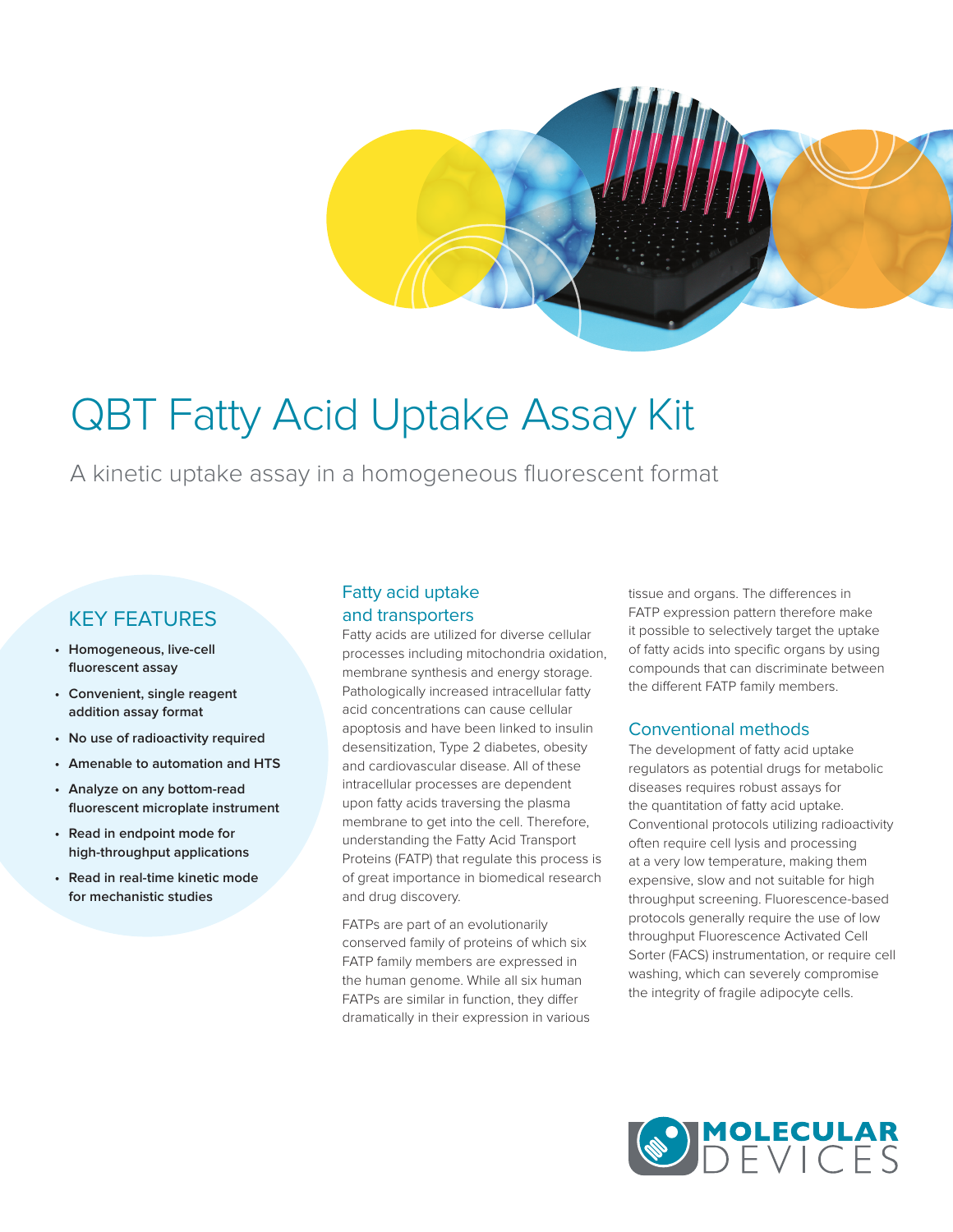

**Figure 1. Fibroblasts vs. adipocytes.** 3T3 L1 adipocytes were plated at 50,000 cells/well in 100 µL of DMEM/FBS in a 96-well plate and incubated at 37°C for five hours. Growth medium was then replaced with fatty acid uptake solution. Kinetic readings were started immediately with a Molecular Devices FlexStation Plate Reader. **A:** adipocytes; **B:** fibroblasts; **C:** no cells (uptake reagent only).



**Figure 2. Fibroblasts vs. adipocytes: insulin dose-response.**  3T3 L1 adipocytes were plated at 50,000 cells/well in 100 µL of DMEM/FBS in a 96-well plate and incubated at 37°C for five hours, then serum deprived for 1 hour. Different concentrations of insulin were added into the well and incubated for 30 minutes at 37°C, 5% CO<sub>2</sub> incubator. At the end of the incubation time, 100 µL of fatty acid mixture was added into the well, and kinetic readings were started immediately with a FlexStation Plate Reader. Traces **A** to **F** correspond to adipocytes with 160, 16, 8, 1.6, 0.16, and 0 nM insulin, respectively; traces **G** and **H** correspond to fibroblasts with 0 and 160 nM insulin, respectively.



**Figure 3. Leptin inhibitory effect.** 3T3L1 adipocytes were plated at 50,000 cells/well/100 µL of DMEM/FBS in 96-well plate for five hours, then serum deprived for one hour with or without leptin (100 nM). Insulin at 10 nM was then added into the well and incubated for a further 30 minutes at 37°C, 5% CO<sub>2</sub> incubator. At the end of the incubation time, 100 µL of fatty acid was added into the well, and kinetic readings were started immediately with a FlexStation Plate Reader. Data courtesy of Cambridge Biotechnology. **A:** insulin, **B:** insulin and leptin, **C:** basal.

## Optimized assay

The QBT™ Fatty Acid Uptake Assay is a single-step homogeneous fluorescent assay that provides real-time uptake kinetics and is ideally suited for high throughput screening applications in both 96 well and 384-well formats. The kit employs a BODIPY-dodecanoic acid fluorescent fatty acid analog coupled with Molecular Devices proprietary quench technology. The BODIPY label provides an ideal long chain fatty acid analog that behaves much like natural fatty acids: it becomes activated by acyl-CoA attachment, is incorporated into di-and triglycerides, and accumulates in intracellular lipid droplets. In addition, the BODIPY analog is a known substrate for fatty acid transporters since its uptake by adipocytes can be competed by non-labeled fatty acids. The elimination of radioactive compounds results in easier reagent handling, reduced disposal costs and eliminates safety risks associated with radiolabel assays.

#### Patented technology

QBT assay kits from Molecular Devices employ a quenching dye to reduce background fluorescence and improve the signal-to-noise ratio. The patented quench technology is offered to drug discovery and life science researchers exclusively by Molecular Devices, through the purchase of QBT Assay Kits.

## Observe true biological activity

Consistent with the observation that FATPs are only expressed by differentiated cells, 3T3 L1 adipocytes take up the BODIPY analog and accumulate it in lipid droplets. In contrast, undifferentiated 3T3L1 fibroblasts do not transport or store the dye (Figure 1). Known activators and inhibitors of fatty acid uptake can be seen to stimulate or inhibit uptake in adipocytes in a dose-dependent manner, but show no effect on uptake in undifferentiated fibroblasts (Figures 2 and 3).

## Rapid assay development

The streamlined homogeneous format makes the QBT Fatty Acid Uptake Assay Kit less labor intensive to run. With the single step mix-and-read procedure, the cells can be incubated with the reagents and are stable for several hours. Rapid analysis of the cells can be followed with the detection on any bottom-read fluorescence microplate reader from Molecular Devices.